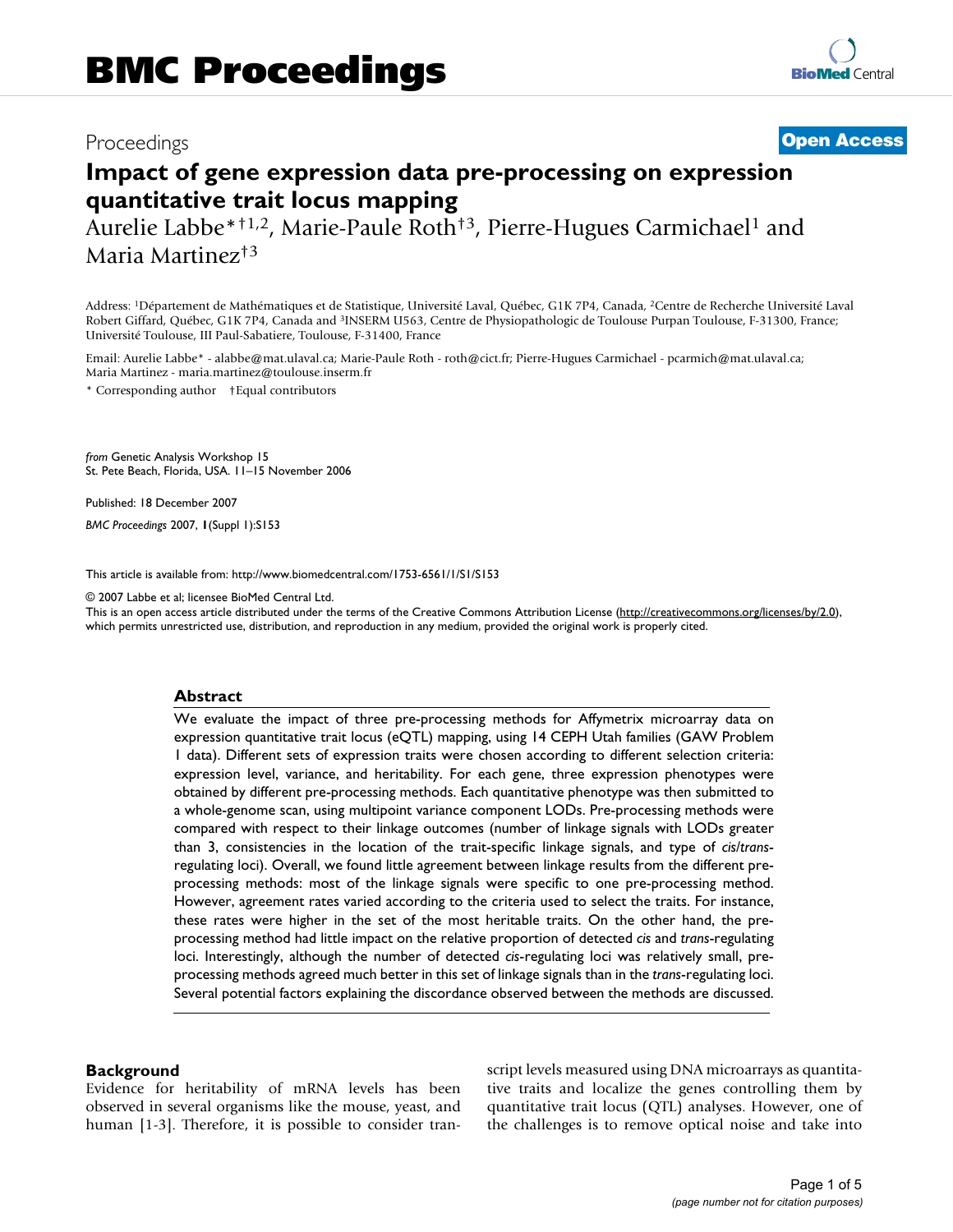account nonspecific hybridization in the microarray experiments. In addition, in the Affymetrix system, each gene is represented by 11–20 Perfect Match (PM) and Mismatch (MM) pairs of probes, each probing a different region of the mRNA transcript, typically within 600 base pairs of the 3' end [4]. It is also important to find a way to combine the 11–20 probe pair intensities for a given gene into a single measure. Several data pre-processing methods are now available. Of several such proposed methods, three have commonly been employed: the Robust Multiarray Average (RMA), GeneChip RMA (GCRMA), and the Microarray Analysis Suite 5 (MAS5) methods. A detailed description of these methods can be found elsewhere [5- 7]. These three methods convert probe-level data to expression values through the following sequence: 1) background correction, 2) normalization, and 3) summarizing the probe set values into one expression measure. Regarding the background correction step, MAS5 uses the MM probes to adjust the PM probes for probe-specific nonspecific binding [5]. On the other hand, RMA ignores the MM intensities and performs a global background correction [6]. GCRMA employs a hybrid approach and uses the probe sequence information released by Affymetrix to compute an affinity measure and describe background noise. For Step 2, RMA and GCRMA use the same normalization method based upon intensity quantiles, which imposes the same empirical distribution of intensity to each array. In MAS5, a baseline array is chosen and all the other arrays are scaled to have the same mean intensity as this array. Finally, RMA and GCRMA use the same probe summary method, based on a robust linear model. In MAS5, the probe summary is based on a robust average method.

Different DNA chip pre-processing methods have been shown to influence measures of gene expression [6,8,9]. Therefore, the choice of a pre-processing method significantly affects linkage results obtained in genomic analyses [10]. However, whether or not only concordant results should be further investigated is still debated (see Petretto et al. [11] and Chesler et al. [12] in their reply to Williams et al. [10]). In this paper, we focus on comparing the degree of concordance between pre-processing methods, according to the characteristics of the traits selected for linkage analysis.

### **Methods**

The study is based on all 14 three-generation CEPH (Centre d'Etude du Polymorphisme Humain) Utah families. Gene expression levels in lymphoblastoid cells of 194 individuals have been obtained using the Affymetrix Human Focus Arrays that contain probes for 8792 transcripts. Details regarding the microarray experiments are given in Morley et al. [3].

#### *Data pre-processing*

Transcript expression data were obtained using the three methods described above: MAS5, RMA, and GCRMA. Expression levels in 82 individuals with technical replicates were averaged over replicates. All subsequent analyses were performed on log<sub>2</sub>-transformed values.

#### *Choice of the traits for linkage analysis*

It may be appropriate to restrict linkage analysis to the traits that are expressed in the target tissue and show detectable variation between individuals. Clearly, this is rarely the case for all the transcripts analyzed on a microarray. For example, Morley et al. [3] chose to analyze less than 50% of the measured traits, according to the ratio of the variances of trait expressions between and within individuals. Here, we first used the detection (Present/Absent) call generated by the Affymetrix MAS5 software to identify transcripts that were not reliably detected. 3727 transcripts were found to be significantly expressed in at least 80% of the arrays (at the significant level of 4%) and are referred in this paper as the "expressed set". The other set of 5065 transcripts is referred as the "non-expressed set". Three groups of genes were selected in the expressed set of genes, based on the distribution of their expression levels measured by the MAS5 preprocessing method in the 194 available individuals: 1) the 100 genes with the highest variance in the measured expression phenotype, 2) the 100 genes with the most heritable expression, and 3) 350 genes chosen at random among the top 50% genes with the largest variance. Note that 8 genes were common to groups 1 and 2, 22 to groups 1 and 3, and 2 to the three groups. In addition, a fourth group consisted of the 100 top most variable genes of the non-expressed set. A total of 3 × 650 expression phenotypes were therefore submitted to linkage analysis.

#### *Linkage analysis*

The loci controlling expression levels (the quantitative traits) of these 650 genes were localized using all autosomal marker data provided in the Problem 1 GAW15 dataset. Multipoint LOD scores were computed using the variance-component linkage test with the software Merlin [13]. In this paper, we define linkage peaks as the highest multipoint LOD within a 20 Mb-interval. In this study, we deemed as "linkage signals" linkage outcomes that have a LOD score  $\geq$  3, not accounting for the multiple testing problem.

#### *Criteria to compare pre-processing methods*

Several measures were defined in order to compare the three pre-processing methods: 1) the number of linkage signals, 2) the number of traits with at least one linkage signal as well as the number of linkage signals per trait, and 3) the location of the loci controlling gene expression with respect to the position of the gene itself (*cis*- or *trans*-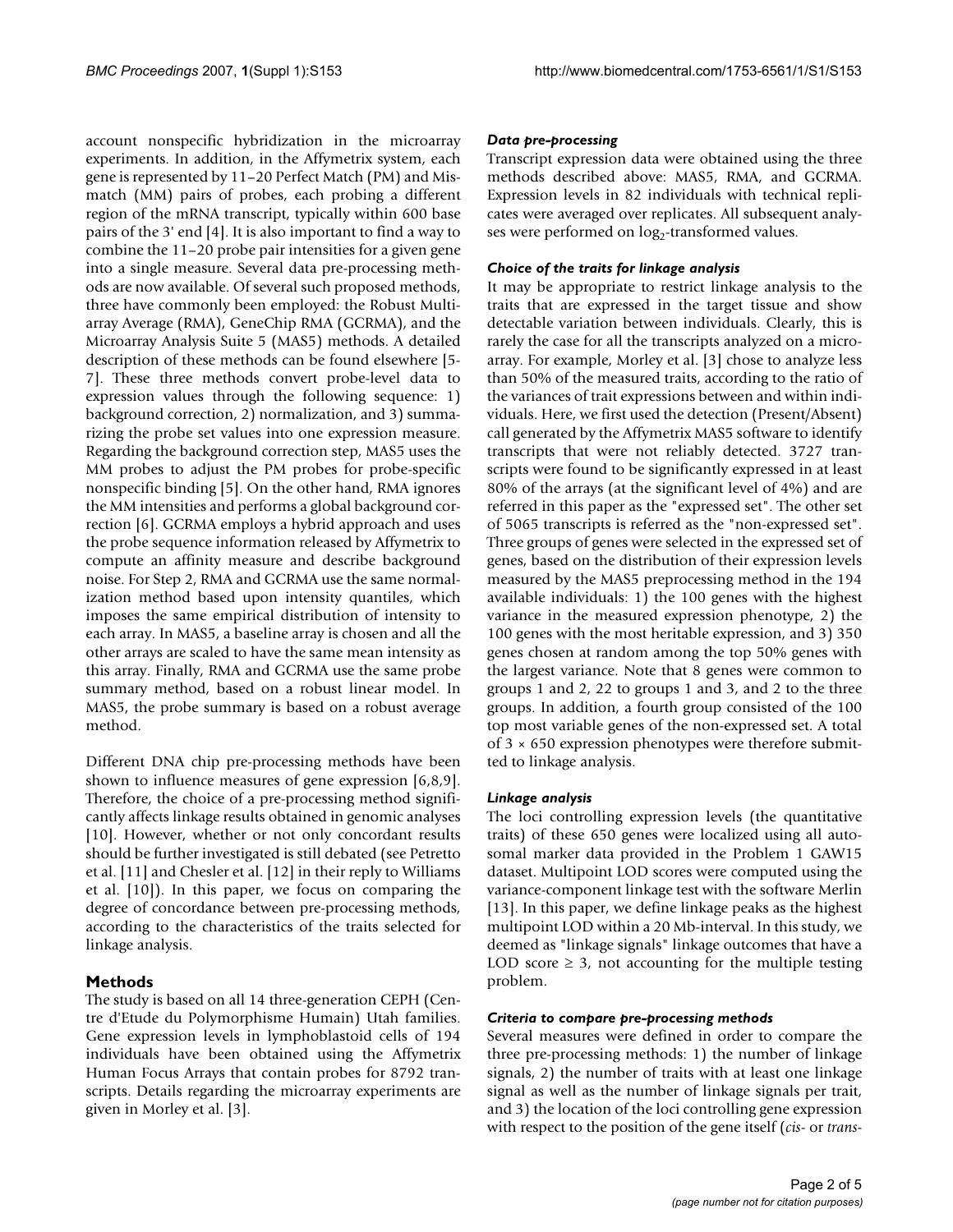acting loci). A gene was assumed to be *cis*-regulated when the locus controlling its expression level mapped within 10 Mb of the gene itself, and *trans*-regulated otherwise. Finally, results obtained using two different pre-processing methods were considered consistent when the distance between their linkage peaks was less than 20 Mb. Concordance rates between two or more methods were defined as the ratio of the number of consistent linkage peaks between methods over the total number of linkage peaks detected by any of the three methods.

#### **Results**

#### *Comparison of the linkage signals detected for the three methods*

Figure 1 gives the number of linkage signals for each preprocessing method in parentheses as well as the concordance rate between methods evaluated as described above. Not surprisingly, more linkage signals were found for the most heritable traits than for those with the highest variance. More linkage signals were detected with GCRMA than with the two other methods, especially in two sets, the set of 350 traits randomly chosen and that of 100 nonexpressed traits. In general, less than half of the linkage signals are concordant between two or three methods. However, these rates vary according to the group of genes analyzed: the most important discrepancies were observed for the set of non-expressed genes and the set of the 350 genes chosen at random: 74% and 63.7% of the signals, respectively, were specific to the GCRMA preprocessing method. Furthermore, for the group of 100 non-expressed genes, 2 signals with  $LOD \geq 3$  were detected with MAS5, whereas 95 and 25 signals were detected with GCRMA and RMA, respectively. For the three other groups, RMA was the pre-processing method that generated the lowest rate of specific signals (from 4.7% to 11.3%).

#### *Comparison of the number of traits with at least one linkage signal as well as the number of linkage signals per trait*

Table 1 shows the number of detected eQTLs and the average number of linkage signals per trait. Again, on average, we observe that loci regulating gene expression were found for more genes when data were pre-processed using GCRMA, especially in two sets of traits. In the set of the 350 traits chosen at random, a high proportion of the linkage signals (64%) were accounted by only two of the expression traits, SYMPK and ARG2. The same trend was observed in the set of non-expressed traits, where 60% of the signals were accounted by the two traits TIE1 and FUT7.

#### *Comparison of the* **cis***-acting and* **trans***-acting detected eQTLs*

The number of *cis*-, *cis*-*trans*, and *trans*-acting loci detected by each method is given in Table 2. Similar distributions were obtained with all three pre-processing methods. The majority of the detected traits are *trans*-regulated: from 65–68% in the set of non-expressed genes, to 76–89% in the set of 350 variable traits. Nevertheless, for *cis*-regulating signals (results not shown), concordance rates between the three methods were 44% (4/9) for the group



Concordance and discordance rates of the linkage signals between pre-processing methods (with number of linkage signals per method).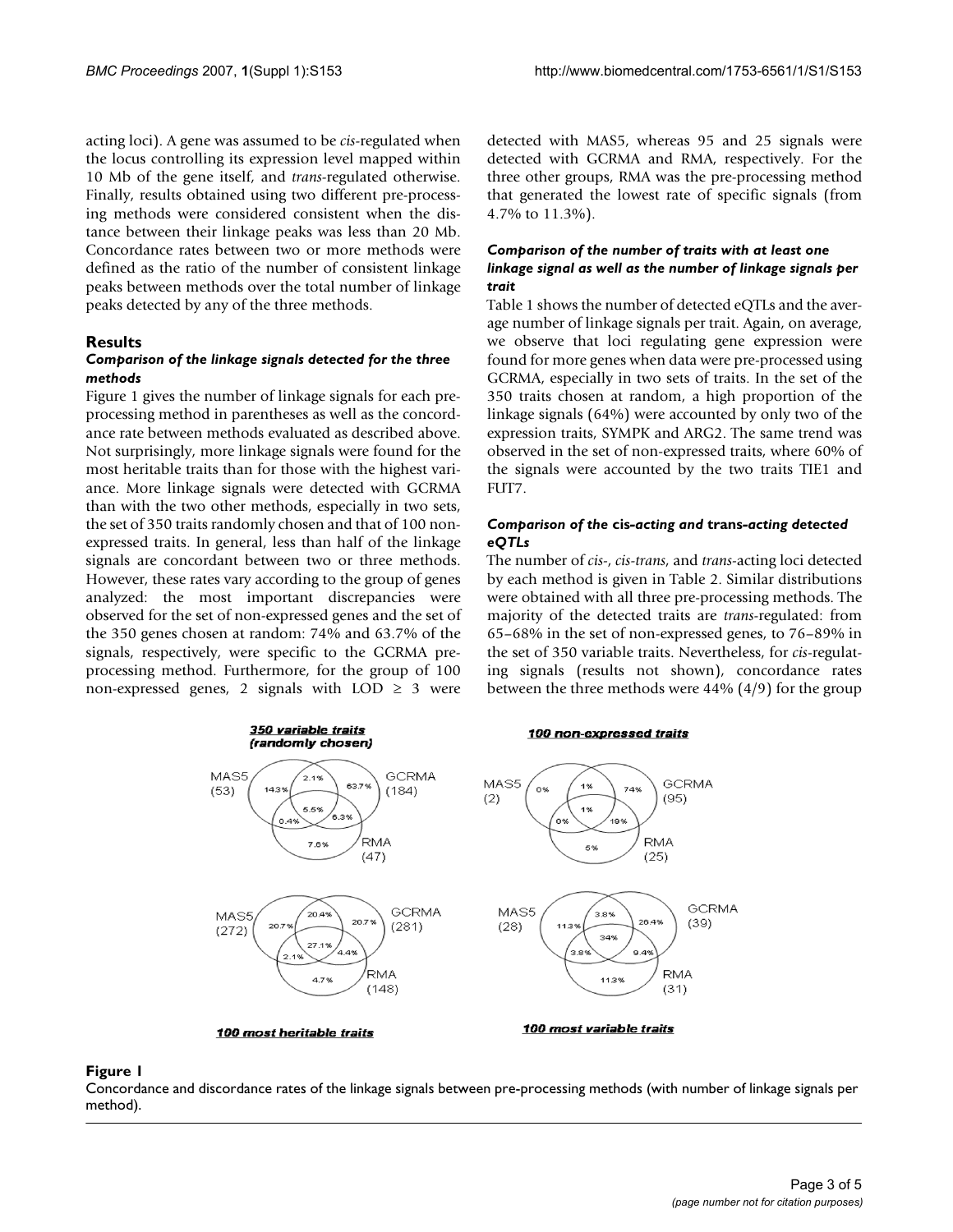| <b>Set of traits</b> | No. Traits detected (%) |              |              | Mean no. of linkage signals by detected trait (range) |                     |               |
|----------------------|-------------------------|--------------|--------------|-------------------------------------------------------|---------------------|---------------|
|                      | MAS5                    | <b>GCRMA</b> | <b>RMA</b>   | MAS5                                                  | <b>GCRMA</b>        | <b>RMA</b>    |
| 350 random           | 37/350 (11%)            | 45/350 (13%) | 36/350 (10%) | $1.43(1-4)$                                           | $4.08(1-6)$         | $1.30(1-3)$   |
| 100 most variable    | 18/100 (18%)            | 21/100 (21%) | 17/100 (17%) | $1.55(1-4)$                                           | $1.85(1-5)$         | $1.82(1 - 7)$ |
| 100 most heritable   | 39/100 (39%)            | 36/100 (36%) | 34/100 (34%) | $6.97(1-90)$                                          | $7.8$ ( $1 - 111$ ) | $4.35(1-54)$  |
| 100 non-expressed    | 2/100(2%)               | 14/100(14%)  | 7/100 (7%)   | $\vert$ ( $\vert$ - $\vert$ )                         | $6.5(1-30)$         | $3.6(1-9)$    |

**Table 1: Number of detected traits (having at least one linkage signal) and mean number of linkage signals per trait**

of 350 traits chosen at random, 100% (1/1) in the group of non-expressed genes, 73% (11/15) in the group of the most heritable genes, and 60% (3/5) in the group of the most variable traits. Further, concordance rates between GCRMA and RMA were especially high and always greater than 75%. On the other hand, in the remaining set of signals (trans-regulators), much lower concordance rates were obtained (<34%, for all sets of genes studied).

#### **Discussion**

As previously suggested by other studies [6,8,10], our results confirm that pre-processing methods may also affect linkage outcomes. However, this impact depends on the way traits were selected for genetic analysis. Choosing the traits on the basis of a high heritability value led to a minimum discrepancy between methods. Conversely, discrepancies were more important in the group of nonexpressed traits or in the group of variable traits chosen at random (note that in this last group, heritability ranges

**Table 2: Number of** *cis***-,** *cis***/***trans***, and** *trans***-regulated traits for each method (proportion among traits having at least one linkage signal)**

|                           | cis      | cis/trans | trans    |
|---------------------------|----------|-----------|----------|
| 350 variable traits       |          |           |          |
| <b>MAS5</b>               | 7 (19%)  | 2(5%)     | 28 (76%) |
| <b>GCRMA</b>              | 4 (9%)   | (2%)      | 40 (89%) |
| <b>RMA</b>                | 3 (8%)   | (3%)      | 32 (89%) |
| 100 most variable traits  |          |           |          |
| <b>MAS5</b>               | l (50%)  | 0 (0%)    | (50%)    |
| <b>GCRMA</b>              | l (7%)   | 0 (0%)    | 13 (93%) |
| <b>RMA</b>                | l (14%)  | $0(0\%)$  | 6(86%)   |
| 100 most heritable traits |          |           |          |
| <b>MAS5</b>               | 2 (11%)  | 3 (17%)   | 13 (72%) |
| <b>GCRMA</b>              | 2 (9.5%) | 2 (9.5%)  | 17(81%)  |
| <b>RMA</b>                | 3 (18%)  | l (6%)    | 13 (76%) |
| 100 non-expressed traits  |          |           |          |
| <b>MAS5</b>               | 8 (20%)  | 6 (15%)   | 25 (65%) |
| <b>GCRMA</b>              | 7 (19%)  | 5 (14%)   | 24 (67%) |
| RMA                       | 9 (26%)  | 2(6%)     | 23 (68%) |
|                           |          |           |          |

from 0% to 50%). Furthermore, we noticed that the three pre-processing methods agree much better for *cis*-acting than for trans-acting regulators.

Several factors may explain partly why the three methods produce different results. First, as already stated in the Background, the underlying models converting probe level data to expression values are different from one method to another. Although the normalization step is not the same for the three methods, previous work has shown that these differences have little effect relative to that of the background correction, which entails a variance/bias trade-off. Especially, it has been shown that background correction decreases the bias but that naïve background correction procedures, such as MAS5 and RMA, increase the variance [8]. GCRMA is supposed to provide a good balance between accuracy and precision by doing adequate non-specific binding correction. Our study suggests that the large impact of the background correction also applies to eQTL mapping results. Indeed, RMA and GCRMA differ only by the background correction step, yet their concordance rates were not particularly high. Interestingly, Irizarry et al. [8] observed that differences in precision between RMA and GCRMA were higher in the case of genes with low expression, with GCRMA giving the smallest bias. We also observed a greater discordance rate between RMA and GCRMA for the set of nonexpressed genes.

Another potential factor for explaining differences between methods is departure from normality of the phenotypic distribution, especially when using a variancecomponent approach. We found that, in general, GCRMA led to the highest rate of traits failing the Shapiro normality test. Among expressed genes, these rates were 5.4, 0.8, and 1.7% for GCRMA, RMA, and MAS5, respectively (using a Bonferroni correction for multiple testing at level 5%). These rates might explain the large number of linkage signals observed for a few traits with GCRMA. However, it seems unlikely that conflicting eQTL mapping results are mainly due to differences in the gene expression distributions per se.